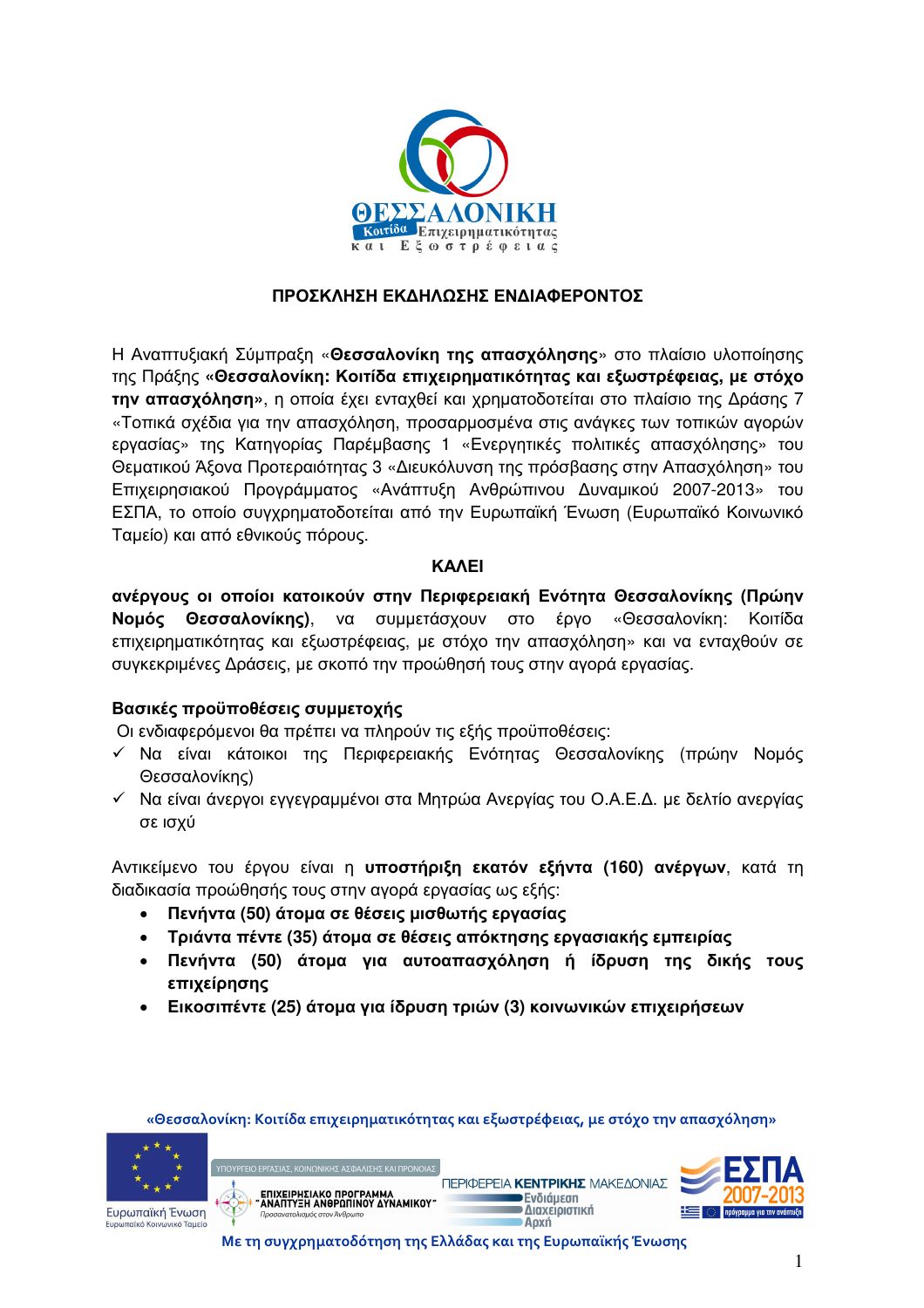Οι Δράσεις στις οποίες θα συμμετέχουν οι ωφελούμενοι στο πλαίσιο της προετοιμασίας τους για την ένταξη στην αγορά εργασίας είναι:

# Α. Συμβουλευτική υποστήριξη και ειδικότερα

- ⇒ Διάγνωση των αναγκών για προώθηση στην αγορά εργασίας (160 ωφελούμενοι)
- ⇒ Συμβουλευτική επιχειρηματικότητας για την ίδρυση γέων καινοτόμων επιχειρήσεων (50 ωφελούμενοι),
- ⇒ Συμβουλευτική ΚΟΙνωνικής επιχειρηματικότητας για την ίδρυση κοινωνικών επιχειρήσεων (25 ωφελούμενοι),
- $\Rightarrow$  Συμβουλευτική υποστήριξη μετά την τοποθέτησή τους στην αγορά εργασίας (85 ωφελούμενοι),
- ⇒ Εκπόνηση επιχειρησιακών σχεδίων ίδρυσης νέων επιχειρήσεων και μελέτες αιτήσεων υπαγωγής σε ενισχύσεις (50 σχέδια),
- ⇒ Εκπόνηση επιχειρησιακών σχεδίων ίδρυσης νέων κοινωνικών επιχειρήσεων και μελέτες αιτήσεων υπαγωγής σε ενισχύσεις (3 σχέδια).

Β. Παρακολούθηση προγραμμάτων κατάρτισης διάρκειας 72 ωρών, με εκπαιδευτικό επίδομα 5€ την ώρα, για την απόκτηση επαγγελματικών προσόντων (85 ωφελούμενοι)

Γ. Παρακολούθηση προγραμμάτων κατάρτισης διάρκειας 45 ωρών, με εκπαιδευτικό επίδομα 5€ την ώρα, για την απόκτηση προσόντων σε θέματα καινοτόμου επιχειρηματικότητας (50 ωφελούμενοι),

Δ. Παρακολούθηση προγραμμάτων κατάρτισης διάρκειας 45 ωρών, με εκπαιδευτικό επίδομα 5€ την ώρα, για την απόκτηση προσόντων σε θέματα λειτουργίας κοινωνικών επιχειρήσεων (25 ωφελούμενοι),

Ε. Παρακολούθηση προγραμμάτων συνοδευτικής επιμόρφωσης διάρκειας 49 ωρών για την απόκτηση οριζόντιων προσόντων (75 ωφελούμενοι).

## Εταίροι της Α.Σ. «Θεσσαλονίκη της απασχόλησης» είναι οι ακόλουθοι: <u> Συντονιστής:</u>

- Αναπτυξιακή Μη Κερδοσκοπική Εταιρεία Επαγγελματιών Θεσσαλονίκης Μέλη:
- Επαγγελματικό Επιμελητήριο Θεσσαλονίκης
- Εμπορικός Σύλλογος Θεσσαλονίκης
- Ινστιτούτο Ανάπτυξης Εμπορίου
- Ειδικός Λογαριασμός Κονδυλίων Έρευνας ΑΠΘ
- Public Consulting & Development Σύμβουλοι Ανάπτυξης ΑΕ  $\equiv$
- Γνώση Αναπτυξιακή Αστική Μη Κερδοσκοπική Εταιρεία
- ΚΕΚ Κέντρο Ανάπτυξης Ελληνικού Εμπορίου
- ΚΕΚ Δια Βίου Γνώση

## Υποβολή Αιτήσεων

Οι ενδιαφερόμενοι μπορούν να υποβάλουν Αίτηση Συμμετοχής από 01/08/2013 έως και 30/9/2013 (εκτός του διαστήματος 12-16/08/2013), από Δευτέρα έως Παρασκευή, 10:00 -14:00, στα γραφεία των εταίρων:







Με τη συγχρηματοδότηση της Ελλάδας και της Ευρωπαϊκής Ένωσης